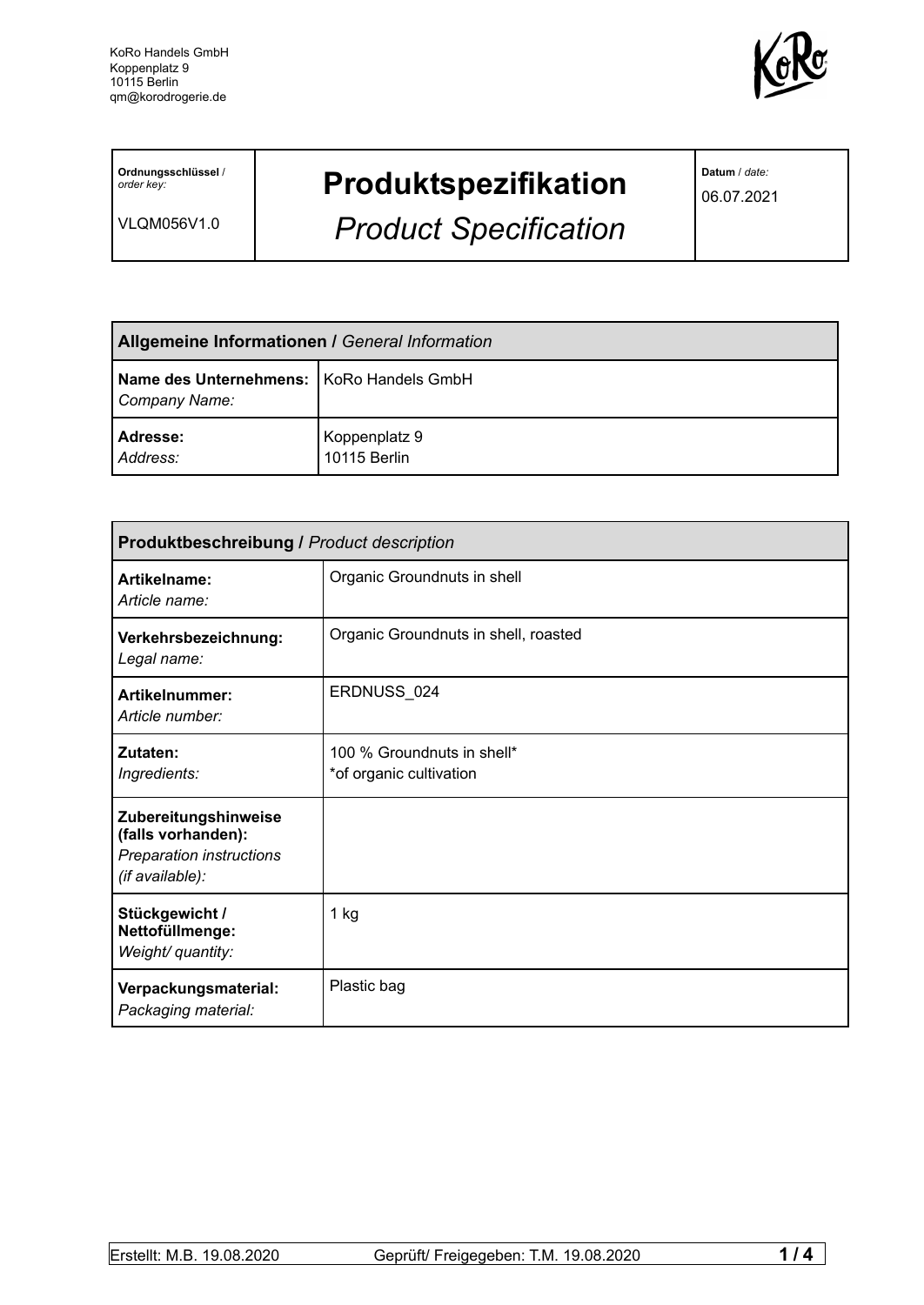

| <b>Produktbeschreibung / Product description</b>               |                                                                                                                                                                                                                                                                                                        |  |  |
|----------------------------------------------------------------|--------------------------------------------------------------------------------------------------------------------------------------------------------------------------------------------------------------------------------------------------------------------------------------------------------|--|--|
| <b>Besondere</b><br>Eigenschaften:<br>Special characteristics: | x bio /organic (Öko-Kontrollstelle / organic control body: DE-ÖKO-001)<br>$\Box$ fairtrade / fairtrade<br>x vegan / vegan<br>x vegetarisch / vegetarian<br>$\Box$ glutenfrei / glutenfree<br>x laktosefrei / lactose-free<br>$\Box$ kosher / kosher<br>$\Box$ halal / halal<br>$\Box$ andere / others: |  |  |

| Sensorische Beschreibung / Sensorical description |                                            |  |
|---------------------------------------------------|--------------------------------------------|--|
| Aussehen / Farbe:<br>Appearance / Colour:         | Clean, uniform and sound, selected by hand |  |
| Geschmack:<br>Flavour:                            | Typical taste without any foreign taste    |  |
| Geruch:<br>Odour:                                 | Typical flavour without any off flavour    |  |
| Konsistenz:<br>Texture:                           | Typical                                    |  |

| Nährwertangaben pro 100 g / Nutritional information per 100 g  |          |           |
|----------------------------------------------------------------|----------|-----------|
| Energie: I Energy value:                                       | 2537/613 | kJ / kcal |
| Fett: / Fat:                                                   | 50       | g         |
| Davon gesättigte Fettsäuren: I of which saturated fatty acids: | 7,7      | g         |
| Kohlenhydrate: I Carbohydrates:                                | 13       | g         |
| Davon Zucker: I Of which sugar:                                | 4,9      | g         |
| Ballaststoffe: / Fibre:                                        | 8,4      | g         |
| Eiweiß: / Protein:                                             | 24       | g         |
| Salz: / Salt:                                                  | 0,02     | g         |
| sonstige Angaben: / other values:                              |          | % NRV*    |
|                                                                |          |           |

*\*Nutritional Reference Value according to regulation (EU) Nr. 1169/2011/*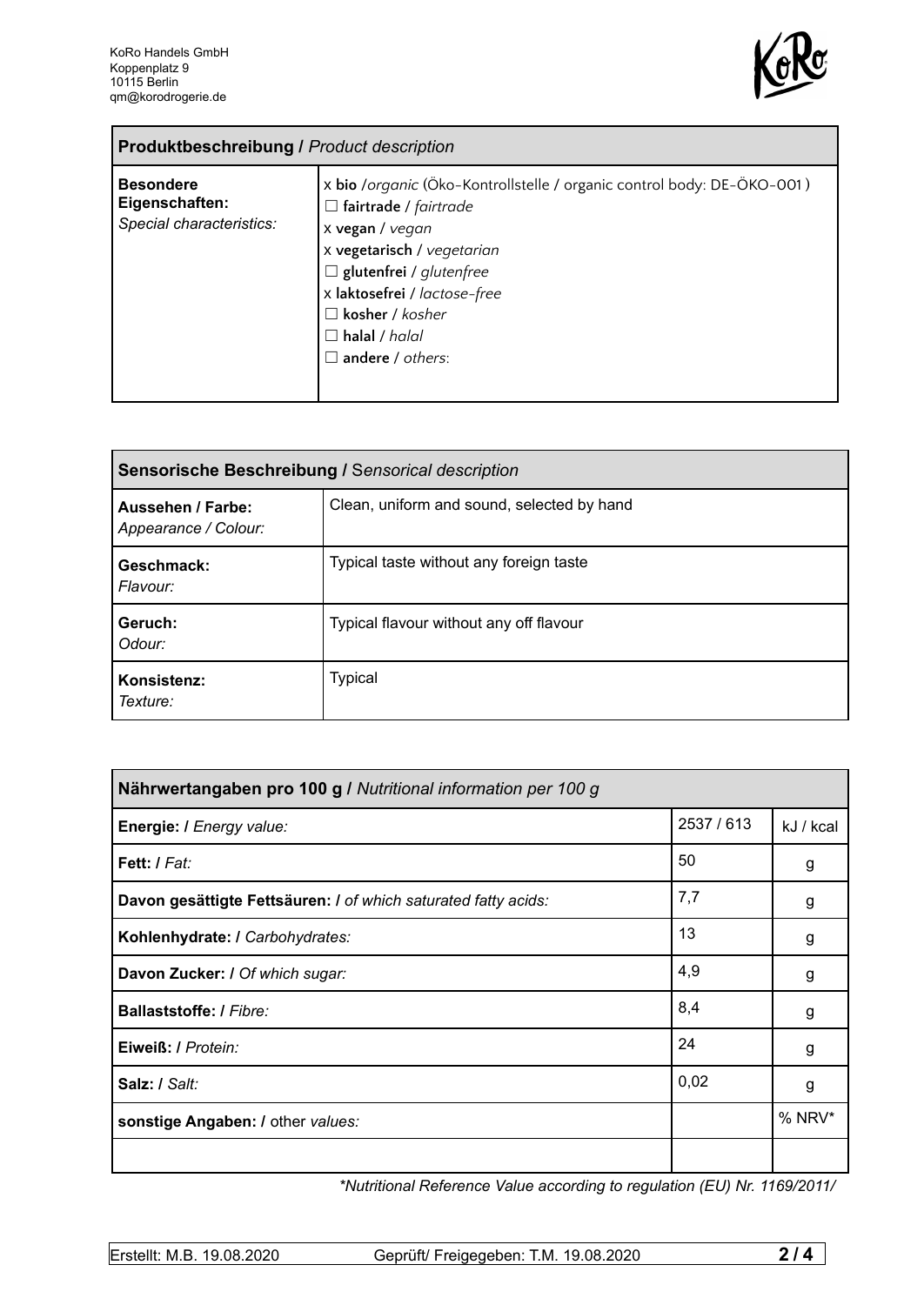

| <b>Lagerung und Haltbarkeit / Storage and Shelf Life</b>             |                                                      |  |
|----------------------------------------------------------------------|------------------------------------------------------|--|
| <b>Optimale</b><br>Lagerungsbedingungen:<br>Storage recommendations: | Store in a cool and dry place, protected from light. |  |
| <b>Mindesthaltbarkeit:</b><br>Expected shelf life:                   | 9 months                                             |  |

## **Allergenkennzeichnung gemäß LMIV 1169 / 2011 /** *Allergen Declaration according to EU Regulation 1169 / 2011*

**Legende:** *Key*

*a.* **Allergen ist in der Rezeptur enthalten /** *Allergen contained in recipe*

- *b.* **Risiko der Kreuzkontamination ist möglich /** *Possible risk of cross contamination*
- **c. Allergen ist in der Rezeptur nicht enthalten /** *Allergen not contained in recipe*

|                                                     | a            | b            | C      |
|-----------------------------------------------------|--------------|--------------|--------|
| Glutenhaltiges Getreide / gluten-containing cereals | - 1          |              | X      |
| Krustentiere / Crustaceans:                         |              |              | X      |
| Ei / Egg                                            |              |              | X      |
| Fisch / Fish                                        |              |              | X      |
| Soja / Soy                                          |              |              | X      |
| Milch (Laktose) / Milk (lactose)                    | П            | $\mathsf{L}$ | X      |
| Erdnüsse / Peanuts                                  | X            | $\Box$       | П      |
| Andere Schalenfrüchte* / Other edible nuts*         | П            | X            | $\Box$ |
| Sellerie / Celery                                   | $\mathsf{L}$ | П            | X      |
| Senf / Mustard                                      | П            | $\Box$       | X      |
| Sesam / Sesame                                      |              |              | X      |
| Schwefeldioxid und Sulphite / Sulphur dioxide       |              |              | X      |
| Lupinen / Lupin                                     |              |              | X      |
| <b>Weichtiere / Molluscs</b>                        |              |              | X      |

**\* Mandeln /** *Almonds***, Haselnüsse /** *Hazelnuts***, Walnüsse /** *Walnuts***, Cashewnüsse /** *Cashews***, Pecannüsse,** *Pecans,* **Paranüsse /** *Brazil nuts***, Pistazien /** *Pistachios***, Macadamianüsse /** *Macadamia nuts*